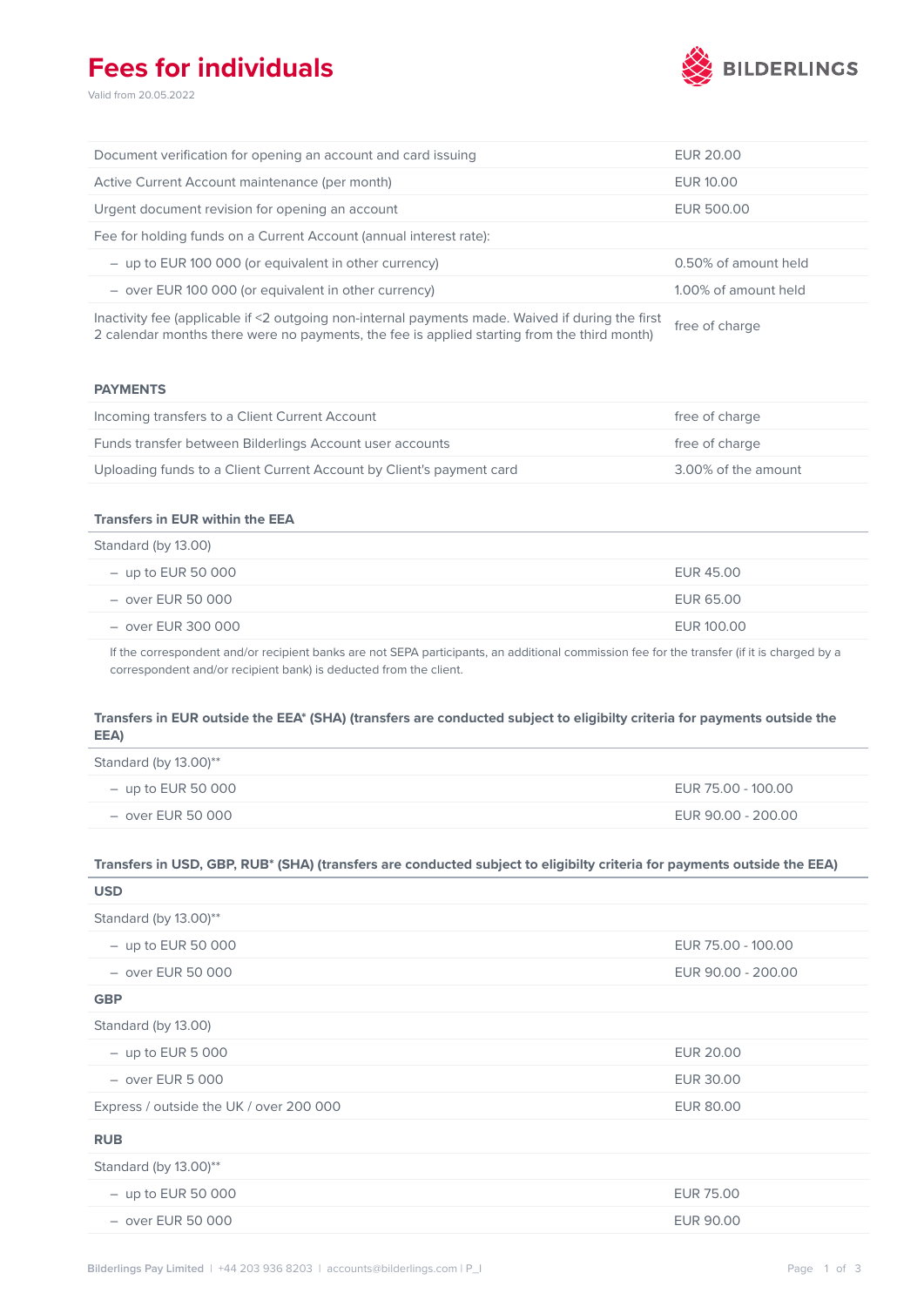# **Fees for individuals**

Valid from 20.05.2022



### **Other freely-convertible currencies\* (SHA) (transfers are conducted subject to eligibilty criteria for payments outside the EEA)**

| Standard (by 13.00)** |                    |
|-----------------------|--------------------|
| $-$ up to EUR 50 000  | EUR 75.00 - 100.00 |
| $-$ over EUR 50 000   | EUR 90.00 - 200.00 |

#### **PAYMENT CARDS**

| First card issuing                                                                                     | included in the Document veri-<br>fication for opening an account<br>and card issuing fee |
|--------------------------------------------------------------------------------------------------------|-------------------------------------------------------------------------------------------|
| New card issuing                                                                                       | <b>EUR 25.00</b>                                                                          |
| Priority post delivery                                                                                 | free of charge                                                                            |
| Courier delivery                                                                                       | EUR 25.00***                                                                              |
| Change of card delivery address or delivery type                                                       | <b>EUR 5.00</b>                                                                           |
| Monthly fee                                                                                            | <b>EUR 2.00</b>                                                                           |
| Commission fee for conversion (in case card account has another currency than transaction<br>currency) | 3.00% of transaction amount                                                               |
| Commission fee for goods and services purchase                                                         | 0.00% of purchase amount                                                                  |
| Cash withdrawal                                                                                        | 2.00% of amount withdrawn<br>(min. EUR 2.50)                                              |
| Card reissue (if lost, stolen, blocked)                                                                | the same as for a new card                                                                |
| Commission fee for SMS (PIN code delivery)                                                             | <b>EUR 0.50</b>                                                                           |
| Chargeback processing fee                                                                              | <b>EUR 25.00</b>                                                                          |
| Transaction document request                                                                           | <b>EUR 10.00</b>                                                                          |
| Balance inquiry fee                                                                                    | <b>EUR 0.30</b>                                                                           |

#### **VIRTUAL CARDS**

| First virtual card issuing                                                                                     | free of charge              |
|----------------------------------------------------------------------------------------------------------------|-----------------------------|
| Any subsequent virtual card issuing                                                                            | <b>EUR 2.00</b>             |
| Virtual card monthly fee                                                                                       | <b>EUR 2.00</b>             |
| Commission fee for conversion (in case virtual card account has another currency than<br>transaction currency) | 3.00% of transaction amount |
| Commission fee for goods and services purchase with virtual card                                               | 0.00% of purchase amount    |
| Chargeback processing fee                                                                                      | FUR 25.00                   |
| Transaction document request                                                                                   | EUR 10.00                   |

#### **OTHER SERVICES**

Fee for holding funds on a Current Account following termination of business relations with the client (per month)

5.00% of amount held (min. EUR 500.00, but no exceeding the existing account balance)